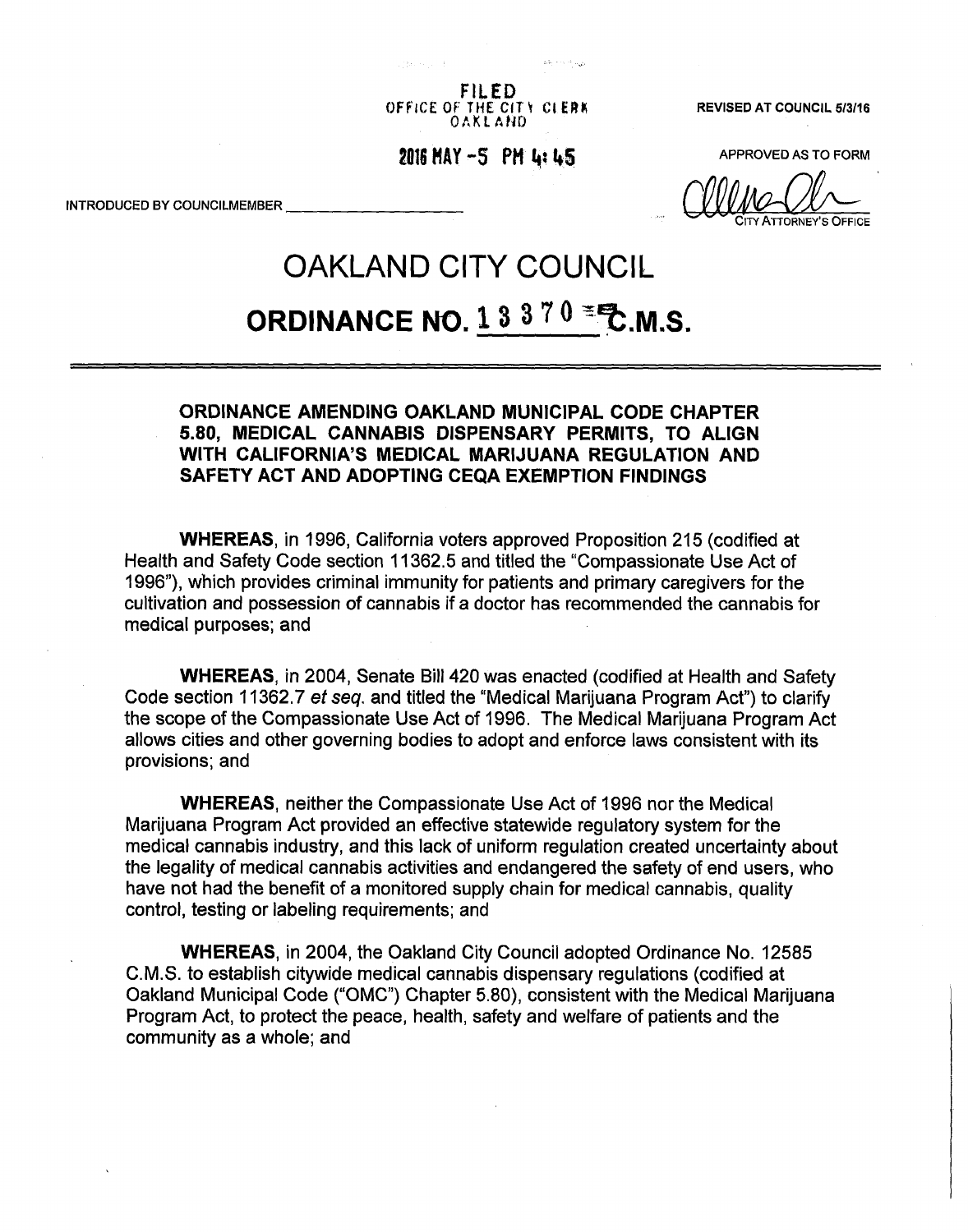**WHEREAS,** the City of Oakland's medical cannabis dispensary regulations were subsequently amended in 2010 through Ordinance No. 13049 C.M.S., and in 2011 through Ordinance No. 13086 C.M.S.; and

**WHEREAS,** the purpose of citywide regulation of medical cannabis dispensaries is to regulate the sale and distribution of cannabis in the interest of patients who qualify to obtain, possess and use cannabis for medical purposes under state law, and to provide safe medical cannabis product and inventory; and

**WHEREAS,** in 2011, Assembly Bill 2650 was enacted (codified at Health and Safety Code section 11362.768). This law affirms that cities can adopt ordinances that restrict the location and establishment of medical marijuana collectives, cooperatives, and dispensaries; and

**WHEREAS,** in *City of Riverside v. Inland Empire Patients Health and Wellness Center, Inc.* (2013) 56 Cal.4th 729, the California Supreme Court concluded that nothing in the Compassionate Use Act or the Medical Marijuana Program Act precludes a local jurisdiction from regulating or prohibiting facilities that distribute medical marijuana; and

**WHEREAS,** in 2015, Assembly Bills 243 and 266 and Senate Bill 643 were enacted (codified at Business and Professions Code section 19300 *et seq.* and titled the "Medical Marijuana Regulation and Safety Act"). These bills also amended provisions of the Medical Marijuana Program Act related to the cultivation of medical marijuana; and

**WHEREAS,** the Medical Marijuana Regulation and Safety Act establishes a longoverdue comprehensive regulatory framework for medical cannabis in California (including production, transportation and sale of medical cannabis), requires establishment of uniform state minimum health and safety standards, testing standards, mandatory product testing, and security requirements at dispensaries and during transport of the product, and provides criminal immunity for licensees; and

**WHEREAS,** the Medical Marijuana Regulation and Safety Act preserves local control in a number of ways: (1) by requiring medical cannabis businesses to obtain both a state license and a local license or permit to operate legally in California, (2) by terminating the ability of a medical cannabis business to operate if its local license or permit is terminated, (3) by authorizing local governments to enforce state law in addition to local ordinances, if they request that authority and it is granted by the relevant state agency, (4) by providing for civil penalties for unlicensed activities, and continuing to apply applicable criminal penalties under existing law, and (5) by expressly protecting local licensing practices, zoning ordinances, and local actions taken under the constitutional police power; and

**WHEREAS,** the Medical Marijuana Regulation and Safety Act authorizes medical cannabis businesses to vertically integrate their business and hold multiple state licenses if they are located in jurisdictions that adopted a local ordinance, prior to July 1, 2015, allowing or requiring qualified businesses to cultivate, manufacture, and dispense medical cannabis or medical cannabis products; and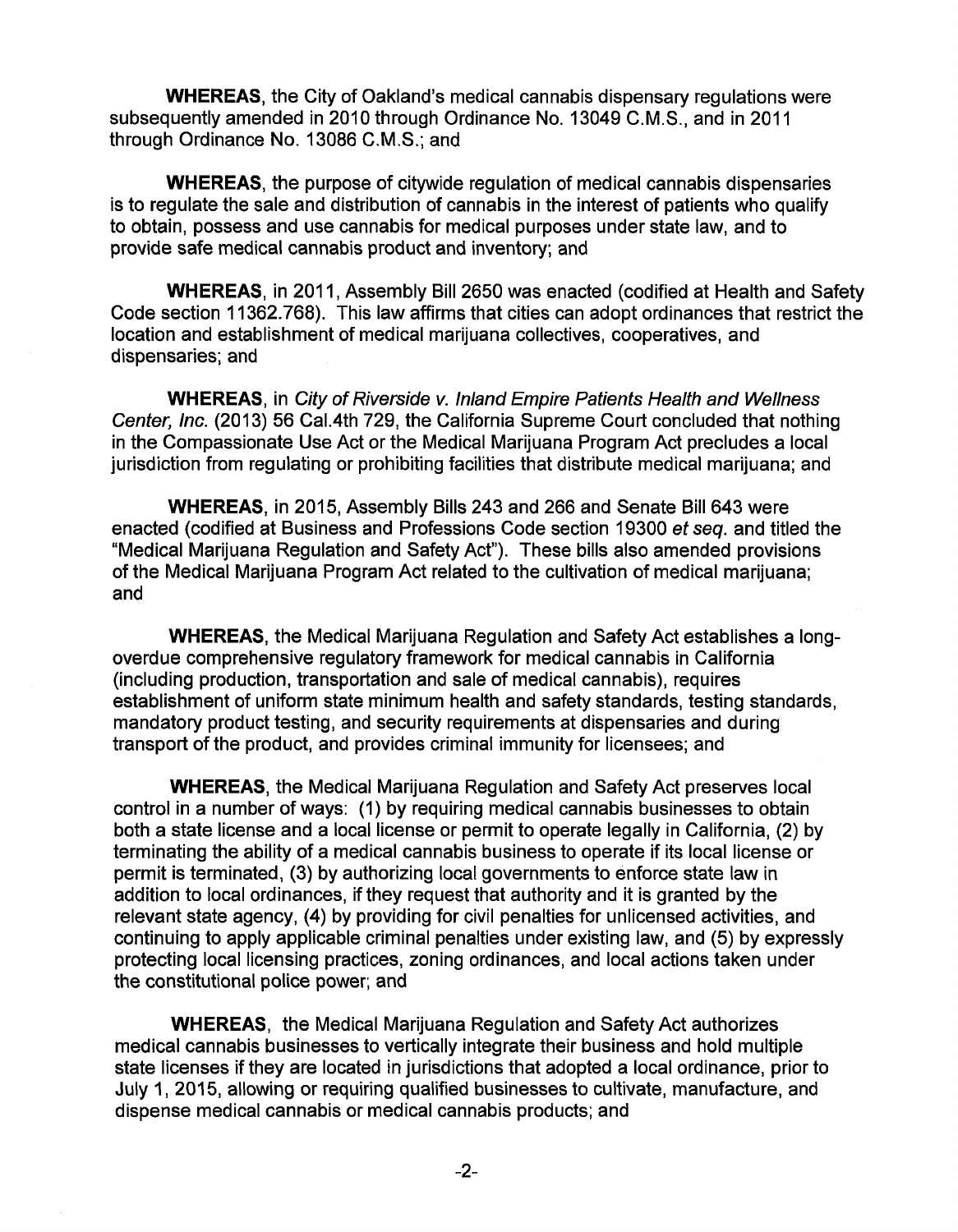**WHEREAS,** the City of Oakland's medical cannabis regulations have allowed and will continue to allow an individual qualified business to cultivate, manufacture, and dispense medical cannabis or medical cannabis products; and

**WHEREAS,** the City of Oakland wishes to amend OMC Chapter 5.80 to continue and expand citywide regulation of medical cannabis activities in a manner that protects the public health, safety and general welfare of the community, and in the interest of patients who qualify to obtain, possess and use marijuana for medical purposes, consistent with the Compassionate Use Act of 1996, the Medical Marijuana Program Act, and the Medical Marijuana Regulation and Safety Act; and

**WHEREAS,** the City of Oakland has a compelling interest in protecting the public health, safety, and welfare of its citizens, residents, visitors and businesses by developing and implementing strict performance and operating standards for dispensaries; and

**WHEREAS,** it is the City of Oakland's policy in the permitting of medical cannabis facilities to encourage the hiring of high unemployment groups, including Oakland residents that were formerly incarcerated; and

**WHEREAS,** communities of color have been negatively and disproportionately impacted by disparate enforcement of cannabis laws; and

**WHEREAS,** police arrest data reported to the Cannabis Regulatory Commission reflect disproportionately higher arrests for cannabis offenses in certain police beats; and

**WHEREAS,** individuals arrested or previously incarcerated for cannabis related offenses face significant barriers to obtaining employment, financial aid, public housing, and other economic opportunities; and

**WHEREAS,** the City of Oakland seeks to provide equity in ownership in the cannabis industry through the incorporation of a Dispensary Equity Permit Program; and

**WHEREAS,** as part of its efforts to develop comprehensive amendments to the existing citywide medical cannabis regulations, staff conducted extensive public outreach, including public presentations to the City's Cannabis Regulatory Commission in February, July, and October 2015; and

**WHEREAS,** after duly noticed public meetings on February 9, 2016, and April 26, 2016, the Public Safety Committee voted to recommend the proposal to the City Council with the inclusion of an equity component that requires 50% of all new cannabis permits be issued to applicants who reside in police beats negatively and disproportionately impacted by enforcement of cannabis laws; and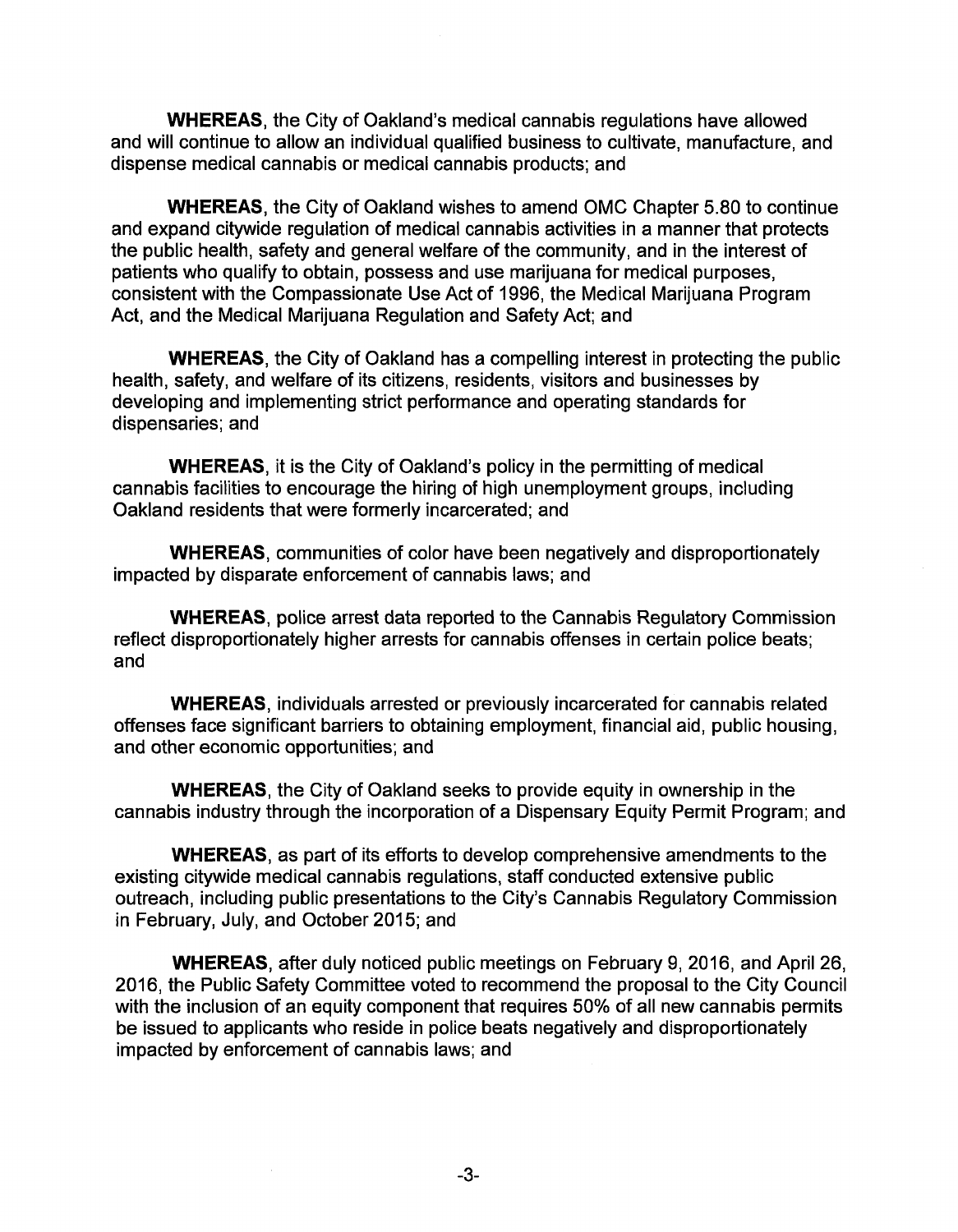**WHEREAS,** the City Council held a duly noticed public hearing on May 3, 2016, to consider the proposed amendments and all interested parties were provided an ample opportunity to participate in said hearing and express their views; and

**WHEREAS,** nothing in this Ordinance shall be deemed to conflict with federal law as contained in the Controlled Substances Act, 21 U.S.C. § 841 or to license any activity that is prohibited under said Act except as mandated by State law; and

**WHEREAS,** nothing in this Ordinance shall be construed to (1) allow persons to engage in conduct that endangers others or causes a public nuisance; or (2) allow the use of cannabis for non-medical purposes; or (3) allow any activity relating to the sale, distribution, possession or use of cannabis that is illegal under state or federal law; and compliance with the requirements of this Ordinance shall not provide a defense to criminal prosecution under any applicable law; now, therefore

## **THE COUNCIL OF THE CITY OF OAKLAND DOES ORDAIN AS FOLLOWS:**

**SECTION 1. Recitals.** The City Council finds and determines the foregoing recitals to be true and correct and hereby adopts and incorporates them into this Ordinance.

**SECTION 2. Purpose and Intent.** It is the purpose and intent of this Ordinance to clarify and expressly authorize medical cannabis dispensaries and delivery-only dispensaries, in order to preserve the public peace, health, safety, and general welfare of the citizens and residents of, and travelers through, the City of Oakland, as authorized by the Medical Marijuana Regulation and Safety Act.

**SECTION 3. Amendment of Chapter 5.80 of the Oakland Municipal Code.**  Oakland Municipal Code Chapter 5.80 is hereby amended to read as follows (additions are shown in double underline and deletions are shown as strikethrough):

# **Chapter 5.80 - MEDICAL CANNABIS DISPENSARY PERMITS**

## **5.80.010 - Definitions.**

The following words or phrases, whenever used in this eChapter, shall be given the following definitions:

A: "Attorney General Guidelines" shall mean the California Attorney General Guidelines for the Security and Non diversion of Marijuana Grown for Medical Use, issued by the Attorney General's Office in August 2008, as amended from time to time, which sets regulations intended to ensure the security and non-diversion of marijuana grown for medical use by qualified patients or primary caregivers.

AS. "Cannabis" or "Marijuana" shall have the same definition as Business and Professions Code section 19300.5(f), as may be amended, which, as of March 2016. defines "cannabis" as all parts of the plant Cannabis sativa Linnaeus. Cannabis indica. or Cannabis ruderalis. whether growing or not: the seeds thereof: the resin, whether crude or purified, extracted from anv part of the plant: and every compound.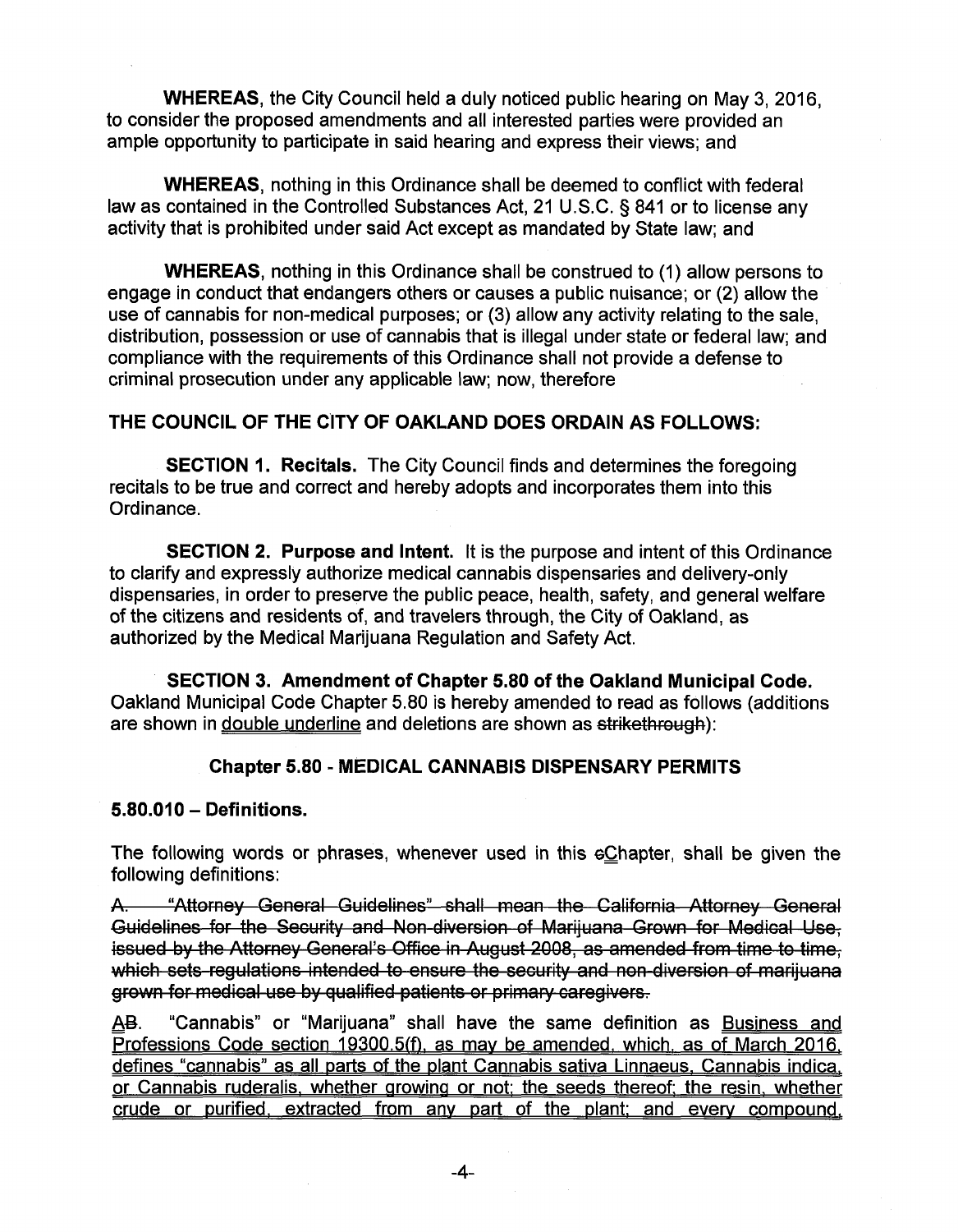manufacture, salt, derivative, mixture, or preparation of the plant, its seeds, or resin. "Cannabis" also means the separated resin, whether crude or purified, obtained from marijuana. "Cannabis" also means marijuana as defined bv Health and Safety Code § 11018, as amended from time to time, which defines "cannabis" as all parts of the plant Cannabis sativa L., whether growing or not; the seeds thereof; the resin extracted from any part of the plant; and every compound, manufacture, salt, derivative, mixture, or preparation of the plant, its seeds or resin. It "Cannabis" does not include the mature stalks of the plant, fiber produced from the stalks, oil or cake made from the seeds of the plant, any other compound, manufacture, salt, derivative, mixture, or preparation of the mature stalks (except the resin extracted therefrom), fiber, oil, or cake, or the sterilized seeds of the plant which is are-incapable of germination. "Cannabis" does not mean "industrial hemp" as defined bv Section 81000 of the Food and Agricultural Code or Section 11018.5 of the Health and Safety Code.

EG. "Cannabis dispensary" or "Dispensary" shall mean a collective or cooperative that distributes, dispenses, stores, exchanges, processes, delivers, makes available, transmits and/or gives away marijuana in the City for medicinal purposes to four or more qualified patients and/or primary caregivers pursuant to California Health and Safety Code Sections 11362.5, 11362.7 et seq. a facility where medical cannabis, medical cannabis products, or devices for the use of medical cannabis or medical cannabis products are offered, either individually or in anv combination, for retail sale, including an establishment that delivers medical cannabis and medical cannabis products as part of a retail sale.

£©. "City Administrator" means the City Administrator of the City of Oakland or his/her designee.

DE. "Collective" means any association, affiliation, or establishment jointly owned and operated by its members that facilitates the collaborative efforts of qualified patients and primary caregivers, as described in the Attorney General GuidelinesState law.

E. "Delivery" means the commercial transfer of medical cannabis or medical cannabis products from a dispensary to a primary caregiver or Qualified patient as defined in Section 11362.7 of the Health and Safety Code, or a testing laboratory. "Delivery" also includes the use bv a dispensary of anv technology platform that enables qualified patients or primary caregivers to arrange for or facilitate the commercial transfer bv a licensed dispensary of medical cannabis or medical cannabis products.

F. "Delivery only dispensary" means a cannabis dispensary that provides medical cannabis or medical cannabis products to primary caregivers or Qualified patients as defined in Section 11362.7 of the Health and Safety Code exclusively through delivery.

*QF.* "Medical marijuana" or "Medical cannabis" means marijuana authorized in strict compliance with Health & Safety Code §§ 11362.5, 11362.7 et seq., as such sections may be amended from time to time.

HG. "Parcel of land" means one piece of real property as identified by the county assessor's parcel number (APN) that is one contiguous parcel of real property, which is used to identify real property, its boundaries, and all the rights contained therein.

1H. "Primary caregiver" shall have the same definition as California Health and Safety Code Section 11362.7, and-as may be amended, and-which. as of March 2016.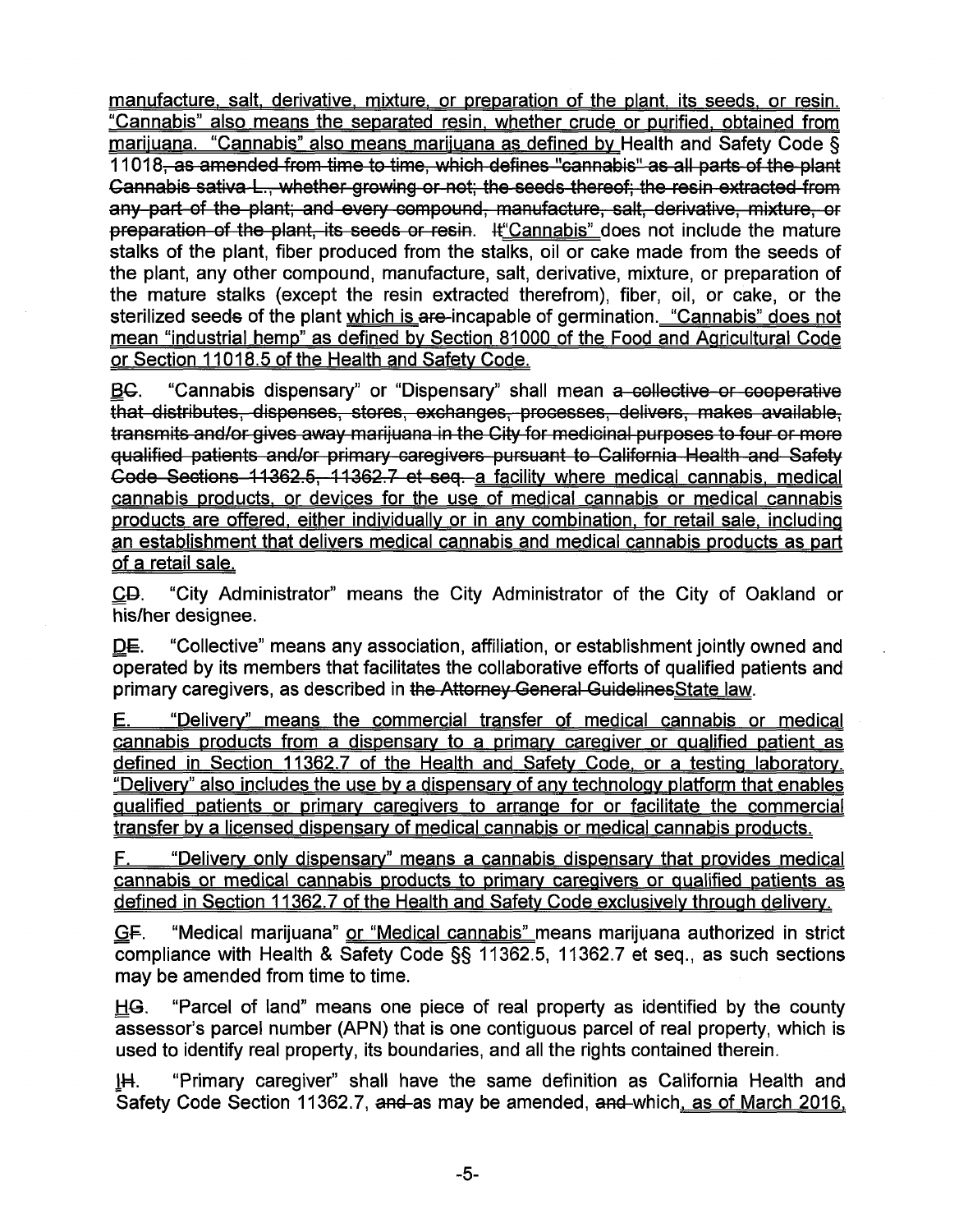defines "Primary Caregiver" as an individual designated by a qualified patient or by a person with an identification card, who has consistently assumed responsibility for the housing, health, or safety of that patient or person, and may include a licensed health care facility, a residential care facility, a hospice, or a home health aaencv as allowed bv California Health and Safety Code Section  $11362.7(d)(1)-(3)$  any of the following:

*A-.* In any case in which a qualified patient or person with an identification card receives medical care or supportive services, or both, from a clinic licensed pursuant to Chapter 1 (commencing with Section 1200) of Division 2 of the California Health and Safety Code; a health care facility licensed pursuant to Chapter 2 (commencing with Section 1250) of Division 2 of the California Health and Safety Code; a residential care facility for persons with chronic life threatening illness licensed pursuant to Chapter 3.01 (commencing with Section 1568.01) of Division 2 of the California Health and Safety Code; a residential care facility for the elderly licensed pursuant to Chapter 3.2 (commencing with Section 1569) of Division 2 of the California Health and Safety Code; a hospice, or a home health agency licensed pursuant to Chapter 8 (commencing with Section 1725) of Division 2 of the California Health and Safety Code; the owner or operator, or no more than three employees who are designated by the owner or operator, of the clinic, facility, hospico, or home health agency, if designated as a primary caregiver by that qualified patient or person with an identification card.

*2r.* An individual who has been designated as a primary caregiver by more than one qualified patient or person with an identification card, if every qualified patient or person with an identification card who has designated that individual as a primary caregiver resides in the same city or county as the primary caregiver.

& An individual who has been designated as a primary caregiver by a qualified patient or person with an identification card who resides in a city or county other than that of the primary caregiver, if the individual has not been designated as a primary caregiver by any other qualified patient or person with an identification card.

 $J<sub>H</sub>$ . "Qualified patient" shall have the same definition as California Health and Safety Code Section 11362.7 et seq., and-as may be amended, and-which. as of March 2016. means a person who is entitled to the protections of California Health & Safety Code Section 11362.5. For purposes of this ordinance, qualified patient shall include a person with an identification card, as that term is defined by California Health and Safety Code Section 11362.7 et seq.

*4-.* "Serious medical condition" shall have the same definition as California Health and Safety Code Section 11362.7 et seq., and as may be amended, and which means all of the following medical conditions:

*A-.* Acquired immune deficiency syndrome (AIDS);

- 2. **Anorexia**;
- 3. **Arthritis:**
- *A-.* Cachexia;
- 5. Cancer:
- Chronic pain;  $6 -$
- *7-.* Glaucoma;
- $8-$ Migraine;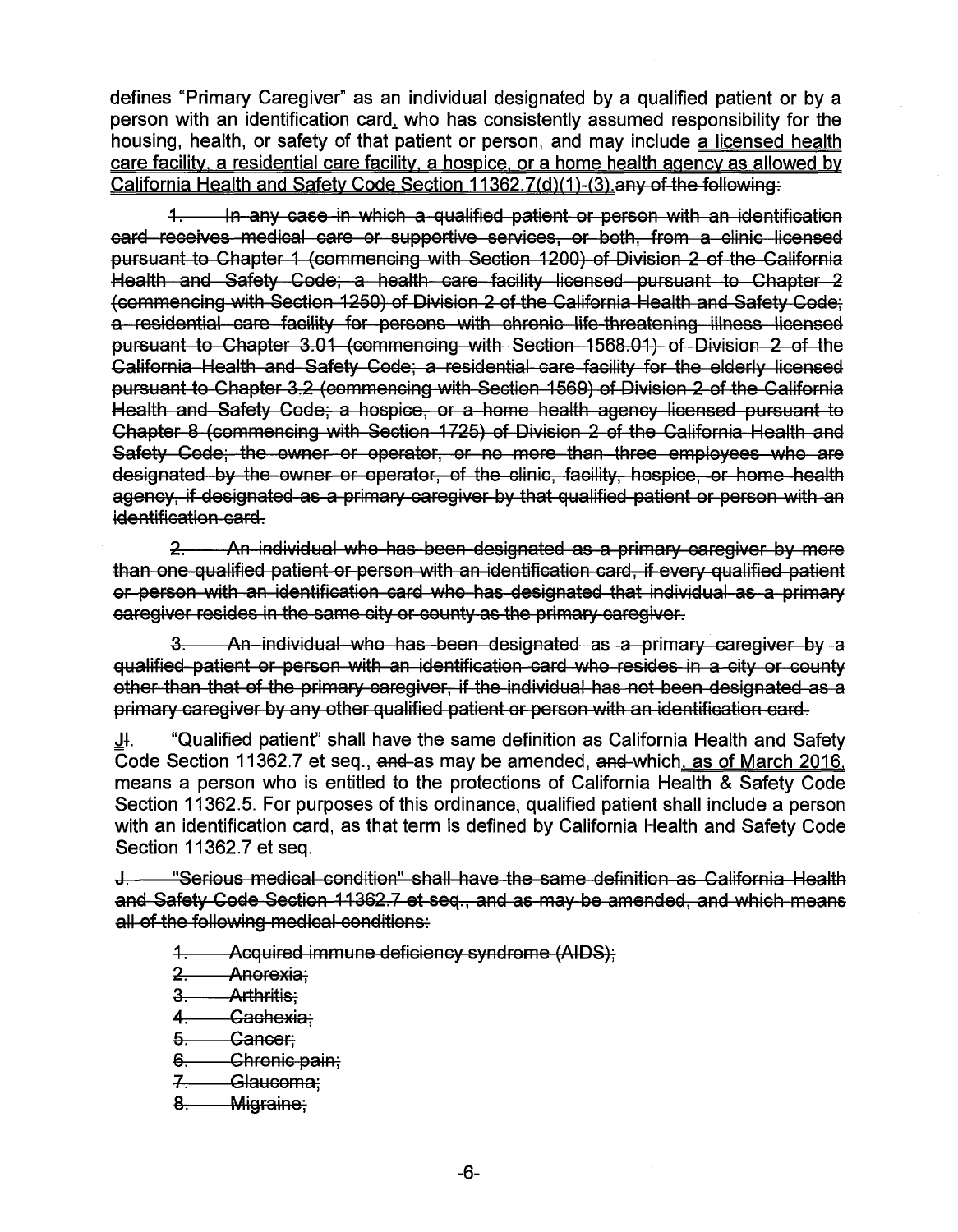8. - Persistent muscle spasms, including, but not limited to, spasms associated with multiple sclerosis;

10. Seizures, including, but not limited to, seizures associated with epilepsy;

*44-.* Severe nausea;

12. Any other chronic or persistent medical symptom that either:

a —— Substantially limits the ability of the person to conduct one or more major life activities as defined in the Americans with Disabilities Act of 1990 (Public Law 101 336).

b. - If not alleviated, may cause serious harm to the patient's safety or physical or mental health.

"Written documentation" shall have the same definition as California Health and K. Safety Code Section 11362.7 et seq., and as may be amended, and which defines "written documentation" as accurate reproductions of those portions of a patient's medical records that have been created by the attending physician, that contain the information required by paragraph (2) of subdivision (a) of California Health and Safoty Code Section 11362.715, and that the patient may submit to a county health department or the county's designee as part of an application for an identification card.

K. "Smoking" shall have the same definition as Oakland Municipal Code Section 8.30. which as of March 2016 means "inhaling, exhaling, burning, or carrying anv lighted cigar, cigarette, weed, or other combustible substance."

"Youth Center" means a community or recreation facility that primarily serves persons 18 years or younger.

M. "General Application permit" shall mean all applications issued under QMC 5.80 with the exception of Dispensary Equity Permits issued under section 5.80.040.

# **5.80.020 - Business permit required and application for permit.**

A. Except for hospitals, research facilities, or an entity authorized pursuant to Section 8.46.030, it is unlawful for any owner, operator, or association to own, conduct, operate or maintain, or to participate therein, or to cause or to allow to be conducted, operated, or maintained, any dispensary, delivery or delivery only dispensary in or into the City unless there exists a valid business permit in compliance with the provisions of Chapter 5.02 and a permit issued under this eChapter. However, entities authorized under QMC Section 8.46 must abide bv the same reguirements imposed herein on dispensaries.

B. This Chapter, and the requirement to obtain a business permit, does not apply to the individual possession or cultivation of medical marijuana for personal use, nor does this eQhapter apply to the usage, distribution, cultivation or processing of medical marijuana by qualified patients or primary caregivers when such group is of three or less individuals, and distributing, cultivating or processing the marijuana from a residential unit or a single non-residential parcel of land. Associations of three or less qualified patients or primary caregivers shall not be required to obtain a permit under Chapter 5.80, but must comply with applicable State law and the Attorney General Guidelines.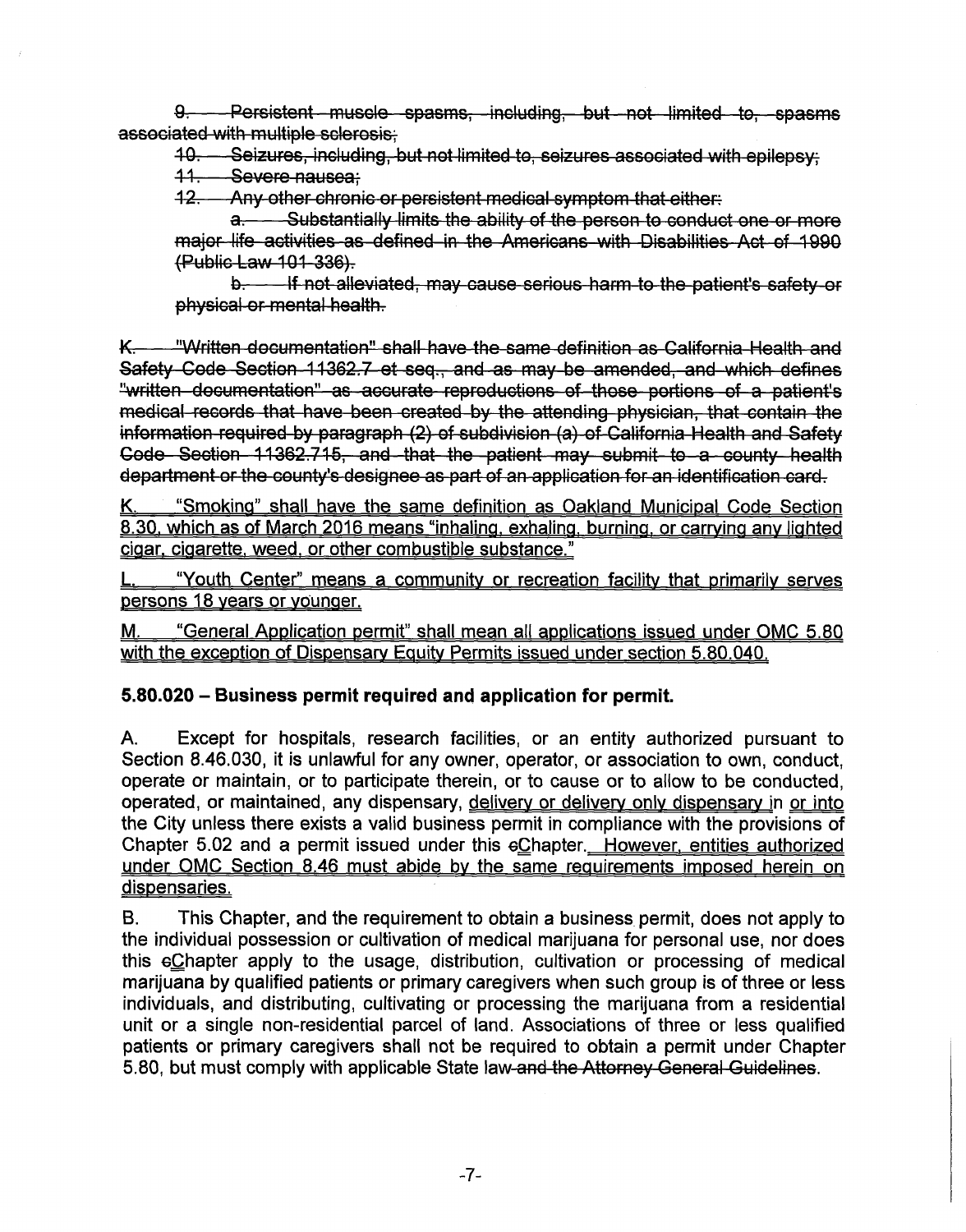C. The City Administrator shall issue no more than eight new valid permits for the operation of dispensaries in the City per year. Delivery only dispensaries shall not be subject to this limit.

D. In addition to the requirements specified in Section 5.02.020 for business permits, the permit application for a dispensary shall set forth the following information:

1. Unless the City Administrator in his/her discretion determines that the location will not impact the peace, order and welfare of the public-evidence that the proposed location of such dispensary is not within 600 feet of a public or private school providing instruction in kindergarten or grades 1 to 12. inclusive (but not including anv private school in which education is primarily conducted in private homes), public library, or youth center (serving youth age 18 and under), parks and recreation facilities, residential zone or another dispensary. The proposed dispensary or delivery only dispensary must be located in a commercial or industrial zone, or its equivalent as may be amended, of the City.

*2r.* A complete description of the type, nature and extent of the enterprise to be conducted, with evidence satisfactory to the City Administrator that the enterprise is either a collective or cooperative, as described in the Attorney General Guidelines.

23. A plan of operations that will describe how the dispensary or delivery only dispensary will operate consistent with the intent of State law. and the provisions of this Chapter and the Attorney General Guidelines, including but not limited to:

a. Controls to verify membership in collectives and cooperatives to ensure medical marijuana will be dispensed only to qualified patients and primary caregivers, and

b. Controls to acquire, possess, transport and distribute marijuana to and from state licensed medical cannabis entitiesmembers. and plans to ensure marijuana is acquired as part of a closed circuit of marijuana cultivation and consumption.

 $34.$  A security plan, as a separate document, outlining the proposed security arrangements to deter and prevent unauthorized entrance into areas containing medical cannabis or medical cannabis products and theft of medical cannabis or medical cannabis products at the dispensary, in accordance with minimum security measures required by State lawfor ensuring the safety of persons and to protect the premises from theft. The security plan shall be reviewed by the Police Department and the Office of the City Administrator and shall be exempt from disclosure as a public record pursuant to Government Code Section 6255(a).

4. Confirmation of the following criteria:

a. That the dispensary or delivery only dispensary will not contribute to undue proliferation of such uses in an area where additional ones would be undesirable, with consideration to be given to the area's function and character, problems of crime and loitering, and traffic problems and capacity:

b. That the dispensary or delivery only dispensary will not adversely affect adjacent or nearby churches, temples, or synagogues: public.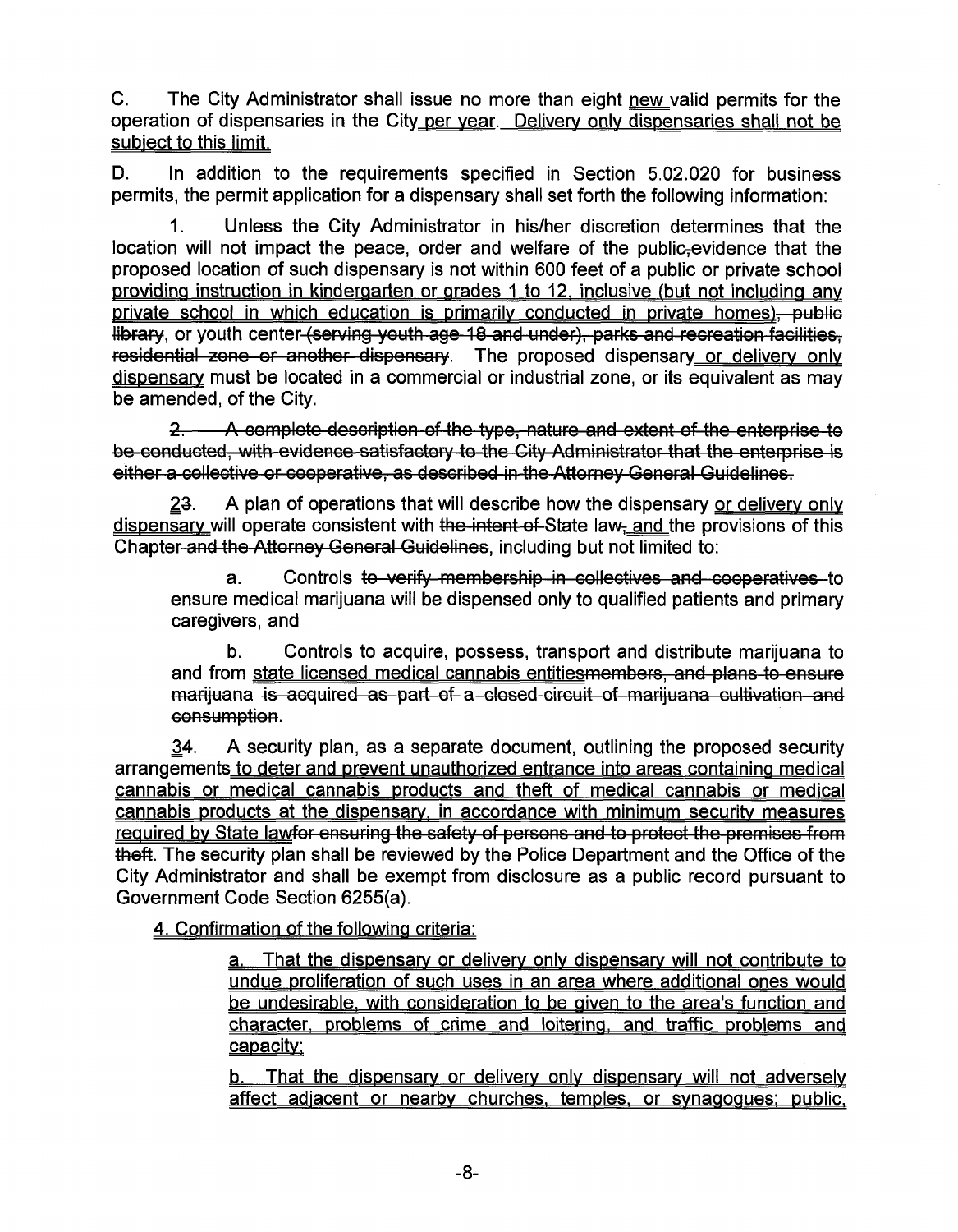parochial, or private elementary, junior high, or high schools: public parks or recreation centers: or public or parochial playgrounds:

That the dispensary or delivery only dispensary will not interfere with the movement of people along an important pedestrian street:

d. That the dispensary or delivery only dispensary will be of an architectural and visual quality and character which harmonizes with, or where appropriate enhances, the surrounding area;

e. That the design will avoid unduly large or obtrusive signs, bleak unlandscaped parking areas, and an overall garish impression;

f. That adequate litter receptacles will be provided where appropriate:

g. That where the dispensary or delivery only dispensary is in close proximity to residential uses, and especially to bedroom windows, it will be limited in hours of operation, or designed or operated, so as to avoid disruption of residents' sleep.

h. That no cannabis or cannabis odors shall be detectable bv sight or smell outside of a permitted facility.

5. Such other information deemed necessary to conduct any investigation or background check of the applicant, and for the City Administrator to determine compliance with this Chapter, the City's Municipal Code and Zoning Code.

E. Applications for dispensaries shall be subject to a hearing and must provide pPublic notice of the hearing in accordance with on the application shall be given as provided in Section 5.02.050. Applications for delivery only dispensaries shall not be subject to a hearing requirement. The City Administrator shall be the investigating official referred to in Section 5.02.030 to whom the application shall be referred. In recommending the granting or denying of such permit and in granting or denying the same, the City Administrator shall give particular consideration to the capacity, capitalization, and complaint history of the applicant and any other factors that in the City Administrator's discretion he/she deems necessary to the peace, order and welfare of the public. Fifty percent (50% of all permits issued under OMC 5.80 shall be issued to an Oakland resident who meets the Dispensary Eouitv Permit Program reguirements set forth in Section 5.80.045. At no time shall the number of new General Application permits exceed the number of Dispensary Equity Permits issued by the City Administrator. The eight (8) existing dispensary operators are exempt from the 50% reguirement. All applicants shall pay an application fee, a permit fee, and all inspection fees that may be required as part of the application process, as specified in the City's Master Fee Schedule.

F. At the time of submission of dispensary permit application, the applicant shall pay a dispensary permit application fee. The fee amount shall be set by City Council resolutionin the City's Master Fee Schedule.

G. All dispensary permits shall be special business permits and shall be issued for a term of one year. No property interest, vested right, or entitlement to receive a future license to operate a medical marijuana business shall ever inure to the benefit of such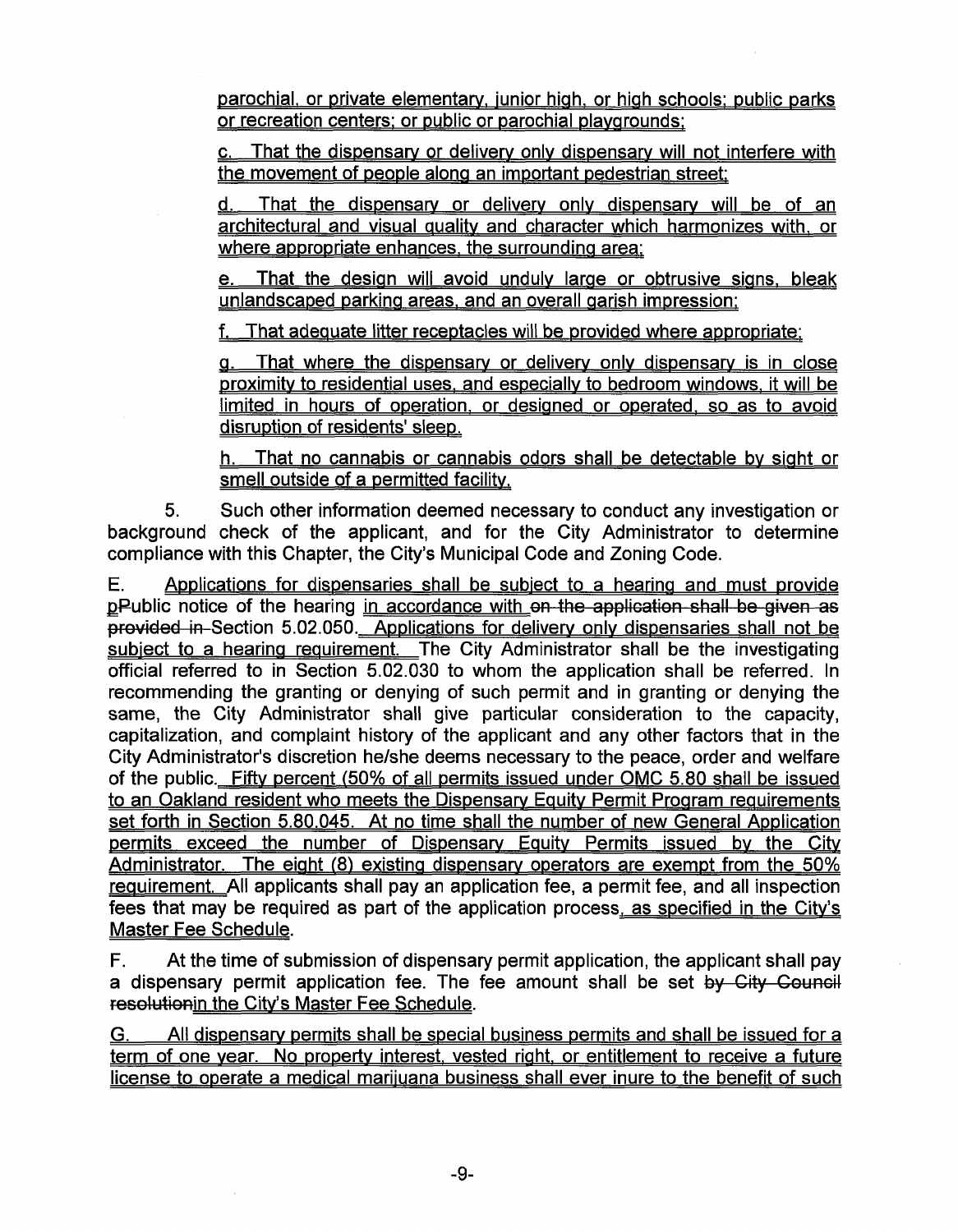permit holder as such permits are revocable at any time with our without cause by the Citv Administrator subject to Section 5.80.070.

## **5.80.025 - Onsite consumption permit.**

A. An applicant must obtain a secondary onsite consumption permit in order for cannabis to be consumed on the premises of the dispensary.

B. An onsite consumption permit may be issued at the discretion of the City Administrator to existing dispensaries in good standing following a public hearing conducted according to the reouirements of Chapter 5.02. and based on an evaluative point system that takes into consideration the operating history and business practices of the applicant, and anv other factors that are deemed necessary to promote the peace, order and welfare of the public. An application for an onsite consumption permit may be denied for failure to meet requirements of the City Building Code. City Fire Code. Citv Planning Code, this Chapter, and/or anv violation of State or local law relevant to the operation of dispensaries.

C. The Citv Administrator shall establish conditions of approval for each onsite consumption permit, including but not limited to a parking plan, ventilation plan, antidruaged driving plan, and set hours of operation. Set hours of operation mav only be adjusted bv submitting a written reouest to and obtaining approval from the Citv Administrator's Office.

The permit shall be subject to suspension or revocation in accordance with Section 5.80.070. and the owner/operator shall be liable for excessive police costs related to enforcement.

E. The application fee and annual fee for the onsite consumption permit shall be specified in the City's Master Fee Schedule.

All onsite consumption permits shall be special business permits and shall be issued for a term of one year. No property interest, vested right, or entitlement to receive a future license to operate a medical marijuana business shall ever inure to the benefit of such permit holder as such permits are revocable at anv time with our without cause bv the Citv Administrator subject to Section 5.80.070.

## **5.80.030 - Regulations.**

The City Administrator shall establish administrative regulations for the permitting of dispensaries and delivery only dispensaries, and may set further standards for operation of dispensaries and delivery only dispensaries. The dispensary shall meet all the operating criteria for the dispensing of medical marijuana required pursuant to State law California Health and Safety Code Section 11362.7 et sea., the City Administrator's administrative regulations, and this Chapter.

## **5.80.040 - Performance and operating standards.**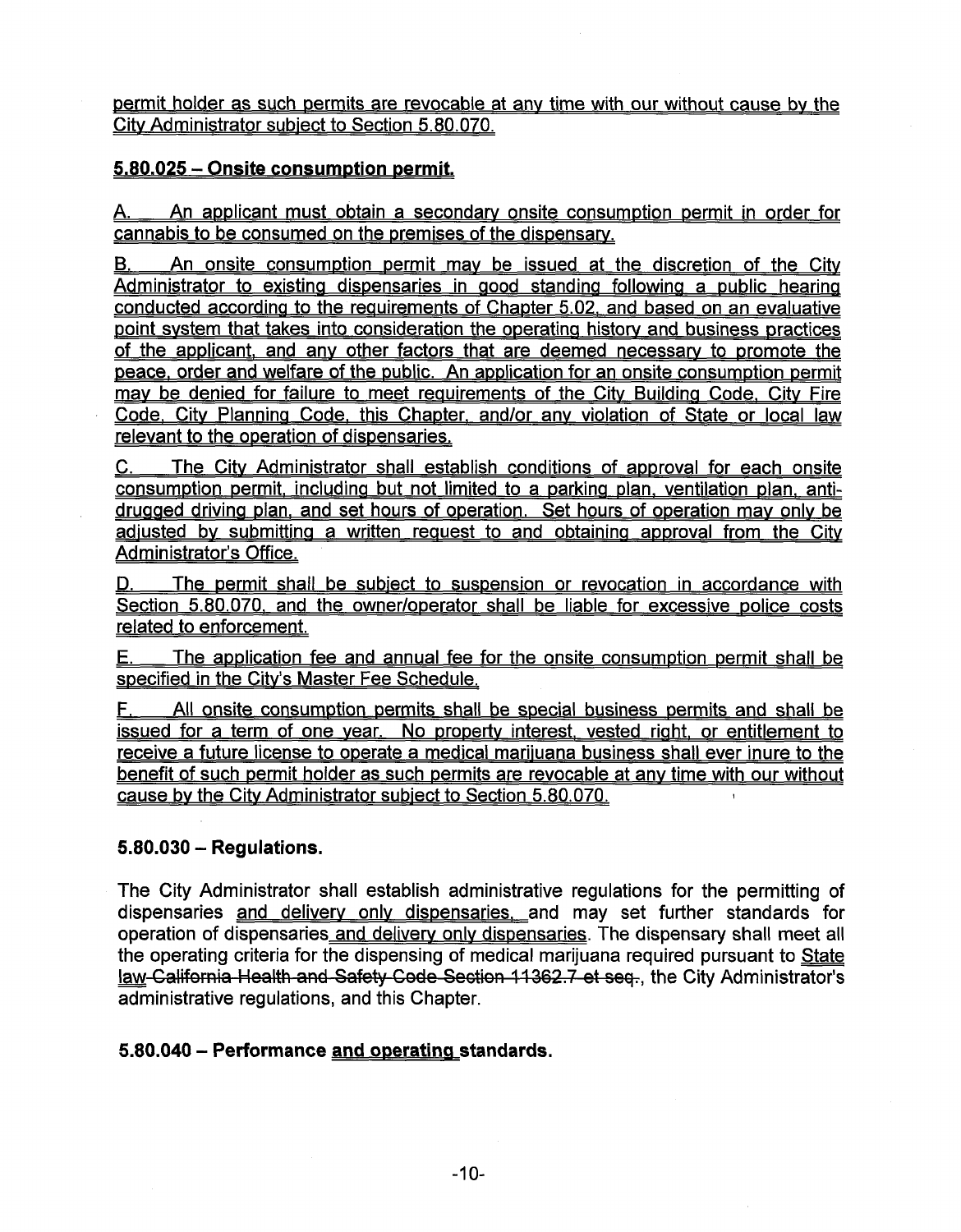The City Administrator shall develop and implement performance and operating standards consistent with those set forth in Ordinance No. 12585 in the Office of the City Administrator Guidelines and shall modify such Guidelines from time to time as required by applicable law and consistent with public health, welfare and safety. Noncompliance of such operating standards shall constitute a breach of the permit issued hereunder and mav render such permit suspended or revoked based upon the Citv Administrator's determination.

The following performance standards shall be included in the City Administrative regulations:

A. No cannabis shall be smoked<del>, ingested or otherwise consumed on inside</del> the premises of the dispensary.

B. The dispensary shall not hold or maintain a license from the State Department of Alcohol Beverage Control to sell alcoholic beverages, or operate a business that sells alcoholic beverages.

C. Dispensaries must maintain a staff comprised of at least 50% Oakland residents and 25% Oakland residents in census tracts identified bv the Citv Administrator as having high unemployment rates. The Citv Administrator mav promulgate standards for phasing in this reguirement for existing facilities.

D. Dispensaries and delivery only dispensaries that hire and retain formerly incarcerated Oakland residents mav apply for a tax credit or license fee reduction based on criteria established bv the Citv Administrator.

E. All dispensary employees and delivery only dispensary employees shall be paid a living wage as defined bv OMC Chapter 2.28.

F. Dispensaries and delivery only dispensaries must implement a track and trace program that records the movement of medical cannabis and medical cannabis products in their custody and make these records available to the Citv Administrator upon request.

G. Fifty percent (50%) of all dispensary applications issued under OMC 5.80 shall be issued to an Oakland resident who meets the Dispensary Equity Permit Program reguirements set forth in Section 5.80.045 below.

H. At no time shall the number of new General Application permits exceed the number of Dispensary Equity Permits issued by the City Administrator.

# **5.80.045 - Dispensary Eauitv Permit Program.**

A. Criteria. Applicant must have at least one member who meets all of the following criteria:

- 1. Be an Oakland resident who.
- 2. Resides for at least two years prior to the date of application in Oakland Police Department Beats 26Y. 30X. 3QY. 31Z. 32Y. and 34X: or those individuals who.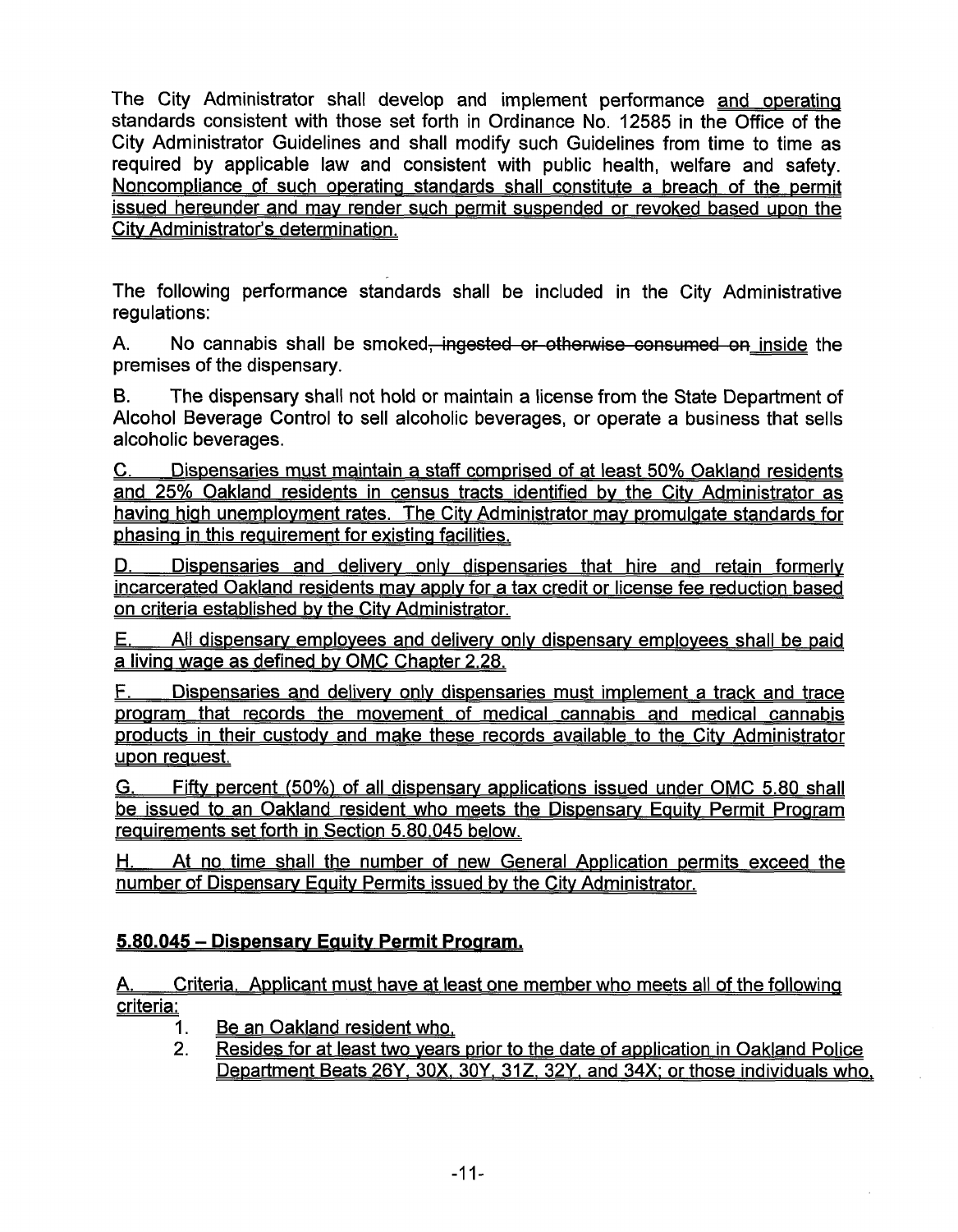within the last ten years, have been previously incarcerated for a marijuanarelated offense as a result of a conviction arising out of Oakland. California:

- 3. Maintains not less than a 50% ownership in the Dispensary applicant entitypartnership. limited liability corporation, collective, corporation, worker cooperative or other recognized ownership entity: and
- 4. Prior marijuana or cannabis conviction shall not be a bar to equity ownership.

# **5.80.050 - Regulatory fees; seller's permit.**

A. In addition to the dispensary application fee, the dispensary shall pay an annual regulatory fee at the same as applying for the business tax certificate or renewal thereof. The dispensary shall post a copy of the business tax certificate issued pursuant to Chapter 5.04, together with a copy of the dispensary permit and onsite consumption permit (if applicable) issued pursuant to this eChapter and Section 5.02.020,in a conspicuous place in the premises approved as a dispensary at all times.

B. The State Board of Equalization has determined that medical marijuana transactions are subject to sales tax, regardless of whether the individual or group makes a profit, and those engaging in transactions involving medical marijuana must obtain a seller's permit from the State Board of Equalization.

C. The fees referenced herein shall be set by the Master Fee ScheduleCouncil resolution, as modified from time to time.

# **5.80.060 - Profit-Sales.**

The dispensary shall not profit from the sale or distribution of marijuana. Any monetary reimbursement that members provide to the dispensary should only be an amount necessary to cover overhead costs and operating expenses.

Retail sales of medical marijuana that violate California law or this eChapter are expressly prohibited.

# **5.80.070 - Revocation, suspension and appeals.**

Notwithstanding Chapter 5.02, any decision by the City Administrator, except for the suspensions or revocations of permits, shall be final and conclusive, and there shall be no right of appeal to the City Council or any other appellate body.

For suspensions or revocations the City shall follow the procedures set forth in Section 5.02.080, except an independent hearing officer shall make the initial determination as to whether to suspend or revoke the permit. The appeal authorized in Section 5.02.100 shall be to the City Administratoran independent hearing officer, and such request for appeal must be made in writing within 14 days of the hearing officer's City Administrator's decision. The decision of the City Administratorindependent hearing officer shall be final and conclusive.

# **5.80.080 - Prohibited operations; nonconforming uses.**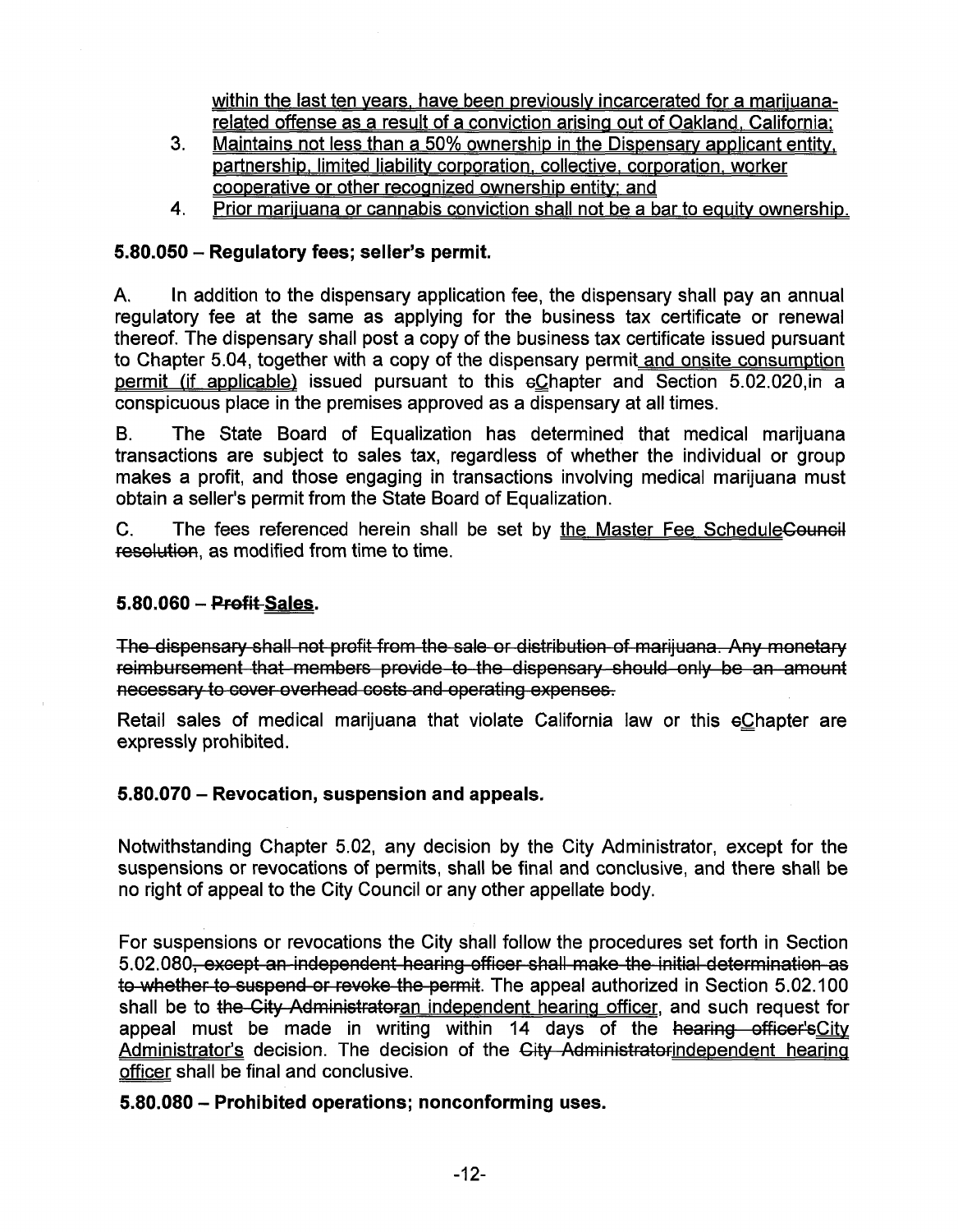A. All dispensaries in violation of California Health and Safety Code Section 11326.7 $\frac{1}{2}$  et seq.,-and 11362.5, and this eChapter are expressly prohibited. It is unlawful for any dispensary in the City, or any agent, employee or representative of such dispensary, to permit any breach of peace therein or any disturbance of public order or decorum by any tumultuous, riotous or disorderly conduct on the premises of the dispensary or during the delivery of medical cannabis.

B. Except for uses established pursuant to Chapter 8.46, no use which purports to have distributed marijuana prior to the enactment of this eChapter shall be deemed to have been a legally established use under the provisions of the Oakland Planning Code, this Code, or any other local ordinance, rule or regulation, and such use shall not be entitled to claim legal nonconforming status.

C. Anv violations of this Chapter, including administrative regulations authorized bv this Chapter, mav be subject to administrative citation, pursuant to Chapters 1.08 and 1.12. and other applicable legal, injunctive or equitable remedies.

# **5.80.090 - Liability and indemnification.**

A. To the fullest extent permitted by law, any actions taken by a public officer or employee under the provisions of this eChapter shall not become a personal liability of any public officer or employee of the City.

B. To the maximum extent permitted by law, the permittees under this Chapter shall defend (with counsel acceptable to the City), indemnify and hold harmless the City of Oakland, the Oakland Citv Council, and its respective officials, officers, employees, representatives, agents and volunteers (hereafter collectively called City) from any liability, damages, actions, claims, demands, litigation, loss (direct or indirect), causes of action, proceedings or judgment (including legal costs, attorneys' fees, expert witness or consultant fees. City Attorney or staff time, expenses or costs) (collectively called "Action") against the City to attack, set aside, void or annual, any medical cannabisrelated approvals and actions and comply with the conditions under which such permit is granted, if anv. The Citv mav elect, in its sole discretion, to participate in the defense of said Action and the permittee shall reimburse the Citv for its reasonable legal costs and attorneys' fees.

 $C_{\cdot}$  Within ten (10) calendar days of the service of the pleadings upon the City of any Action as specified in Subsection B above, the permittee shall execute a Letter of Agreement with the City, acceptable to the Office of the City Attorney, which memorializes the above obligations. These obligations and the Letter of Agreement shall survive termination, extinguishment or invalidation of the medical cannabis-related approval. Failure to timely execute the Letter of Agreement does not relieve the applicant of any of the obligations contained in this Section or any other requirements or performance or operating standards that mav be imposed bv the Citv.

**5.80.100 - Examination of books, records, witnesses—Penalty.**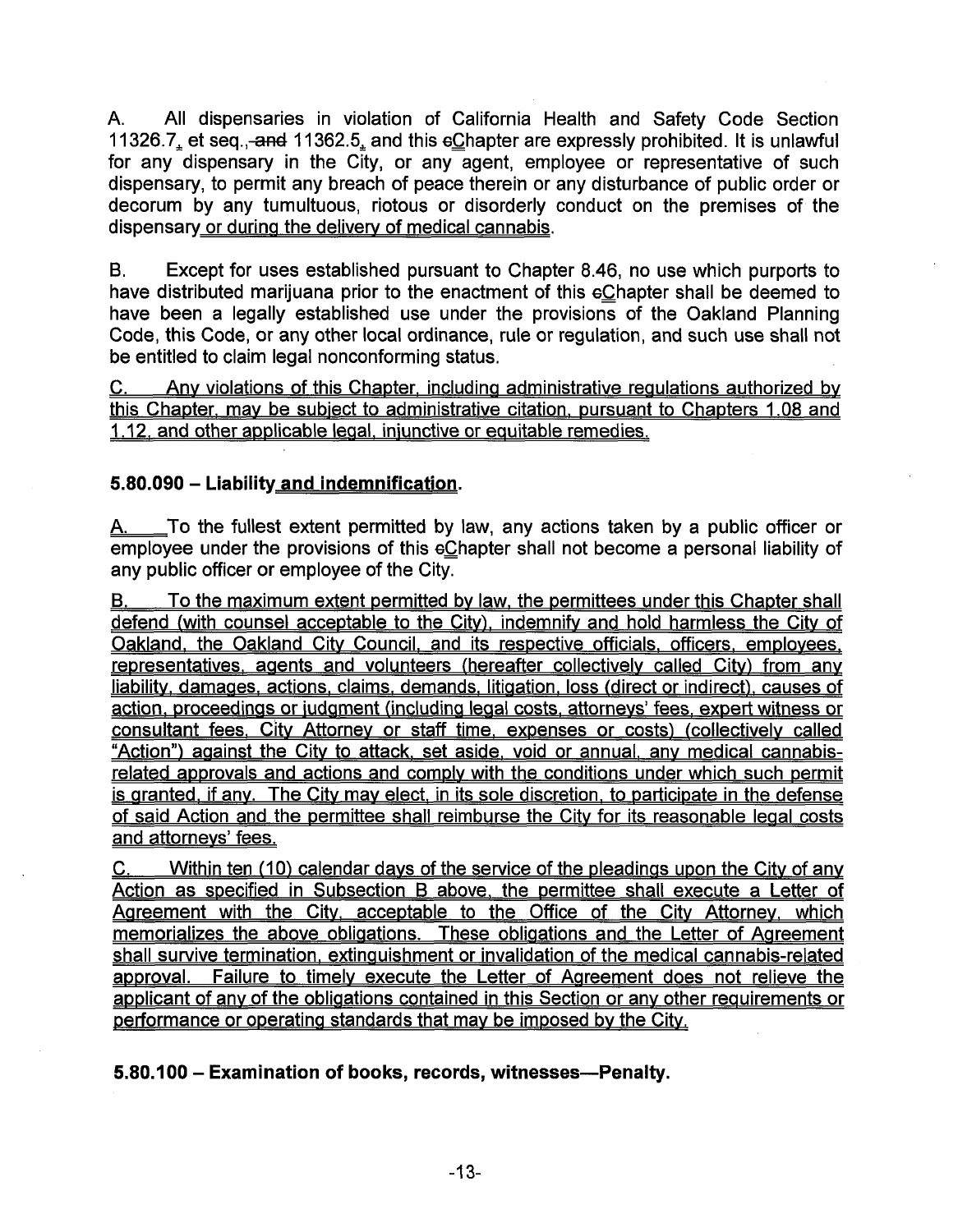A. Permittees must provide the City Administrator with access to anv licensed dispensary during normal business hours to verify compliance with this Chapter.

BA. Permittees must provide t<sub>the</sub> City Administrator shall be provided with access to any and all financial information regarding the dispensary at any time, as needed to conduct an audit of the permittees under this eChapter to verify tax compliance under Chapter 5.80 and/or gross receipts tax requirements.

CB. The City Administrator is authorized to examine the books, papers, tax returns and records of any permittee for the purpose of verifying the accuracy of any declaration made, or if no declaration was made, to ascertain the business tax due.

DC. The City Administrator is authorized to examine a person under oath, for the purpose of verifying the accuracy of any declaration made, or if no declaration was made, to ascertain the business tax, registration or permit fees due under this eChapter. In order to ascertain the business tax, registration or permit fees due under this ©Chapter, the City Administrator may compel, by administrative subpoena, the production of relevant books, papers and records and the attendance of all persons as parties or witnesses.

£©. Every permittee is directed and required to furnish to the City Administrator, the means, facilities and opportunity for making such financial examinations and investigations.

E£. Any permittee refusal to comply with this section shall be deemed a violation of this ©Chapter, and administrative subpoenas shall be enforced pursuant to applicable law.

**SECTION 4. Reporting.** City staff shall report back to City Council no later than one year from the date of adoption of this legislation, providing information about the implementation, review of effectiveness of the included standards, including equity standards, issues that have arisen, if any, and whether any changes are recommended.

**SECTION 5. California Environmental Quality Act.** The City Council independently finds and determines that this action is exempt from CEQA pursuant to CEQA Guidelines sections 15061(b)(3) (general rule), 15183 (projects consistent with a community plan, general plan, or zoning), 15301 (existing facilities), 15308 (actions by regulatory agencies for protection of the environment) and 15309 (inspections), each of which provides a separate and independent basis for CEQA clearance and when viewed collectively provide an overall basis for CEQA clearance. The Environmental Review Officer or designee shall file a Notice of Exemption with the appropriate agencies.

**SECTION 6. Severability.** The provisions of this Ordinance are severable, and if any section, subsection, sentence, clause, phrase, paragraph, provision, or part of this Ordinance, or the application of this Ordinance to any person, is for any reason held to be invalid, preempted by state or federal law, or unconstitutional by decision of any court of competent jurisdiction, such decision shall not affect the validity of the remaining portions of the ordinance. It is hereby declared to be the legislative intent of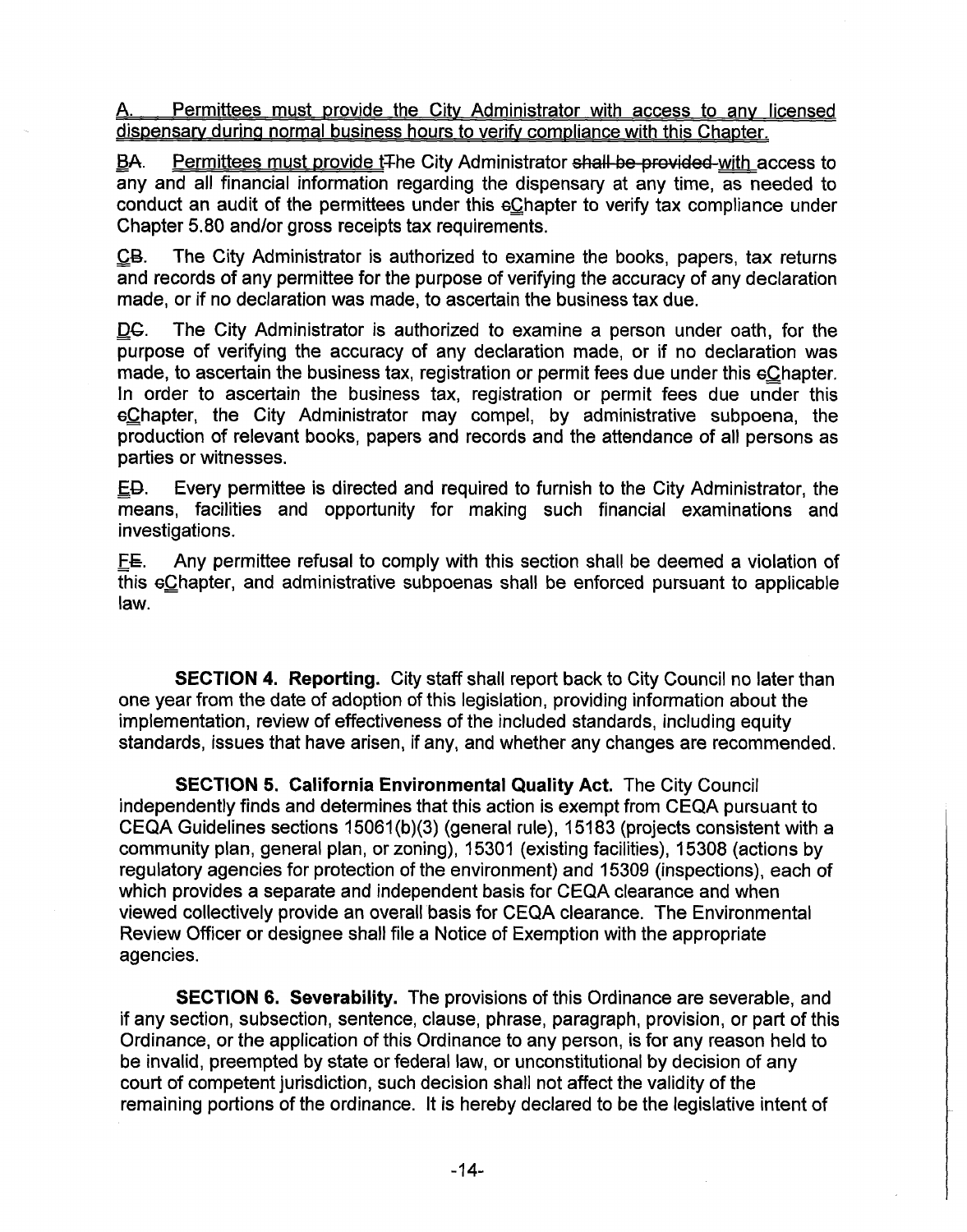the City Council that this Ordinance would have been adopted had such provisions not been included or such persons or circumstances been expressly excluded from its coverage.

**SECTION 7. Ordinance Effective Date.** Pursuant to Section 216 of the Charter of the City of Oakland, this Ordinance shall become effective immediately upon final adoption if it receives six or more affirmative votes; otherwise it shall become effective upon the seventh day after final adoption by the Council of the City of Oakland.

**SECTION 8. General Police Powers.** This Ordinance is enacted pursuant to the City of Oakland's general police powers, including but not limited to Sections 106 of the Oakland City Charter and Section 7 of Article XI of the California Constitution.

IN COUNCIL, OAKLAND, CALIFORNIA, MAY 17 2016

PASSED BY THE FOLLOWING VOTE:

AYES - BROOKS, CAMPBELL-WASHINGTON, GALLO, GUILLEN, KALB, KAPLAN, REID AND PRESIDENT GIBSON MCELHANEY ~ - - - +

 $C_{\ell}$  unsed - campbel washington ATTEST:/*U*  LATONDA SIMMONS City Clerk and Clerk of the Council of the City of Oakland, California NOES-  $\Phi$ 

Introduction Date MAY 0 3 2016 Date of Attestation:

 $\bar{z}$ 

 $2016$